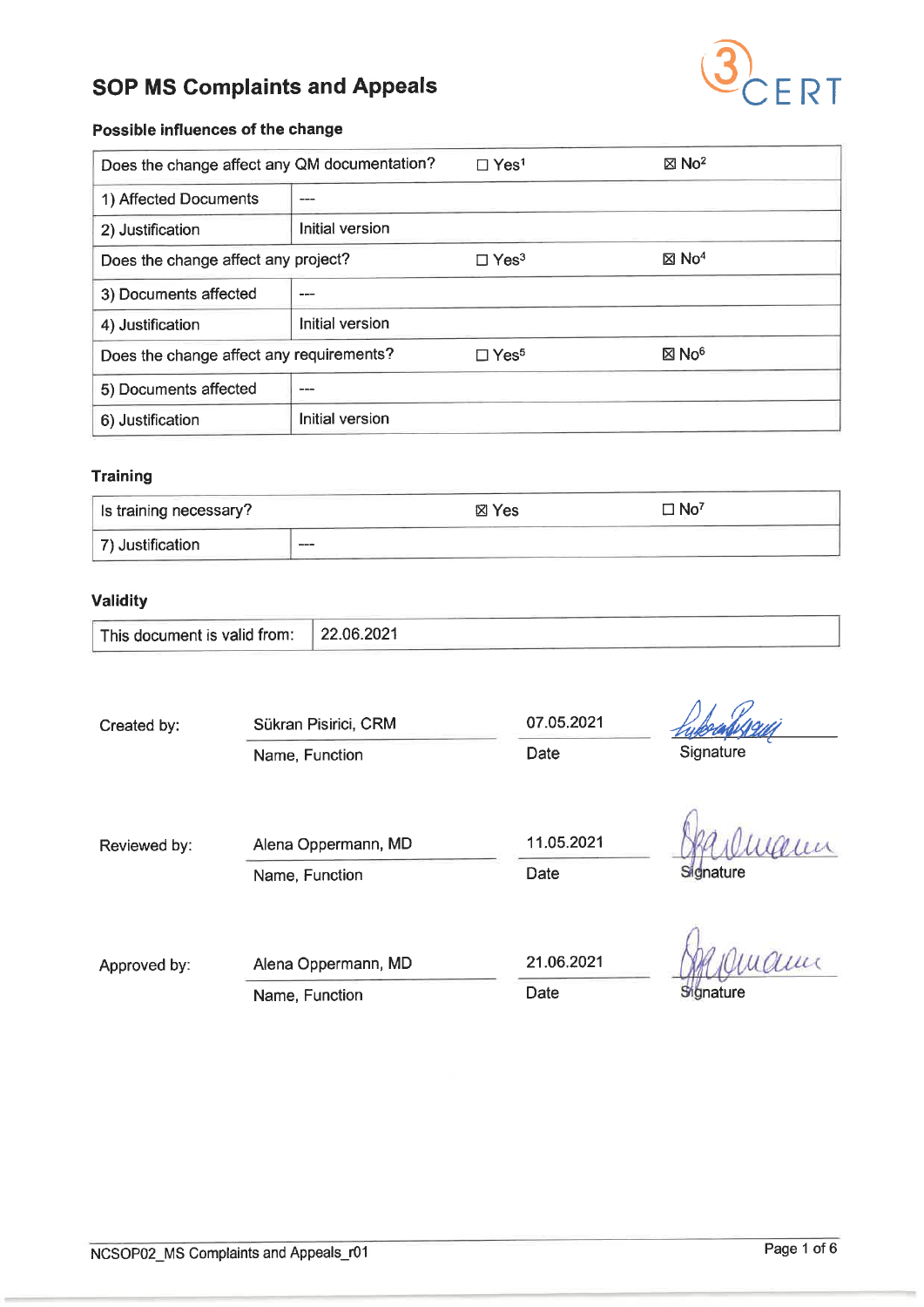

## **Table of contents**

| 1              |       |  |  |
|----------------|-------|--|--|
| $\mathbf{2}$   |       |  |  |
| 3              |       |  |  |
|                | 3.1   |  |  |
|                | 3.1.1 |  |  |
|                | 3.1.2 |  |  |
|                | 3.1.3 |  |  |
|                | 3.1.4 |  |  |
|                | 3.1.5 |  |  |
|                | 3.1.6 |  |  |
|                | 3.1.7 |  |  |
|                | 3.1.8 |  |  |
| 4              |       |  |  |
|                | 4.1   |  |  |
| 5              |       |  |  |
| 6              |       |  |  |
| $\overline{7}$ |       |  |  |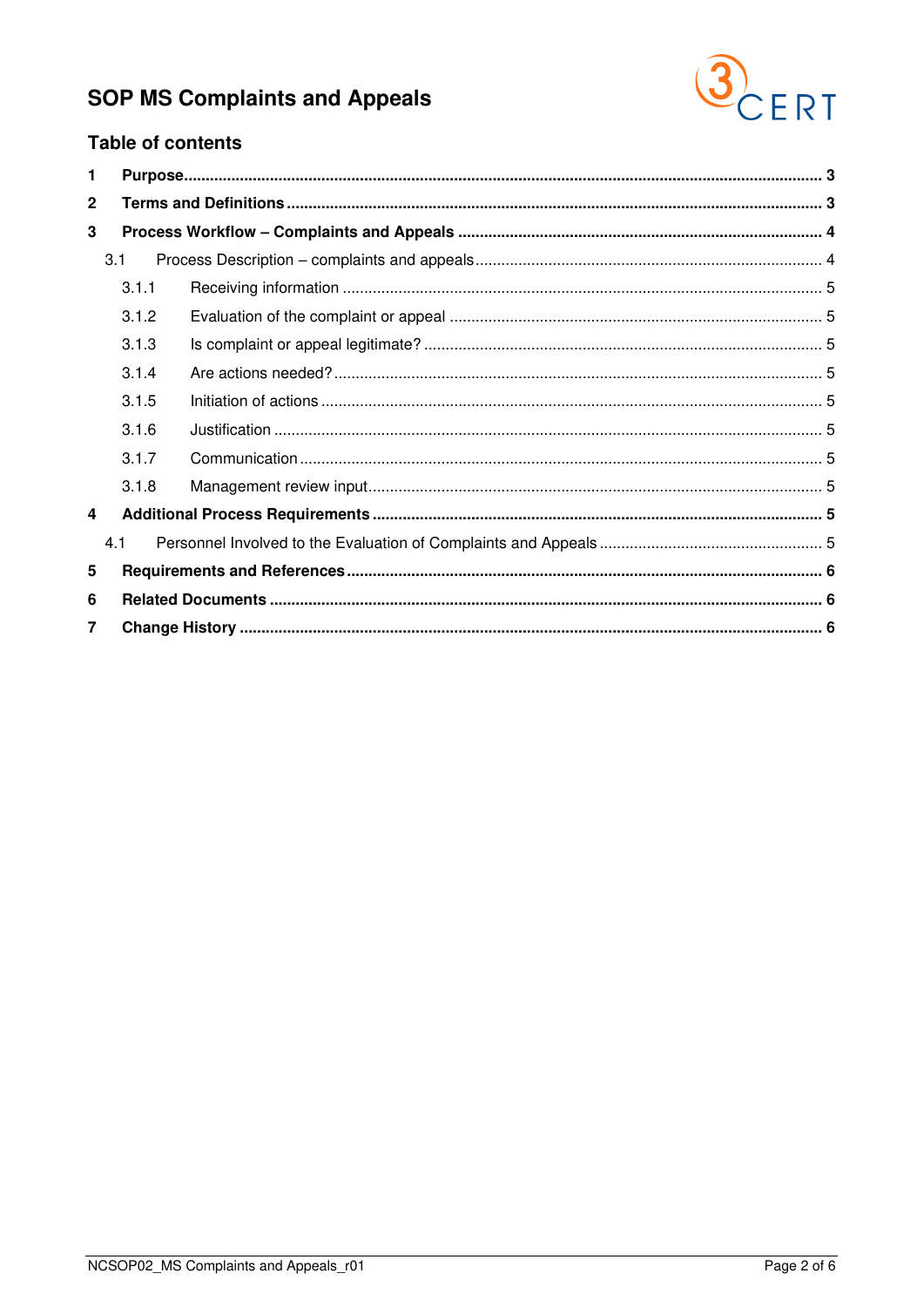

## <span id="page-2-0"></span>**1 Purpose**

The aim of this SOP is to identify nonconformities and to guide their handling.

## <span id="page-2-1"></span>**2 Terms and Definitions**

| <b>Abbreviation/Term</b> | <b>Definition</b>                                                                                                                                                                                                                    |
|--------------------------|--------------------------------------------------------------------------------------------------------------------------------------------------------------------------------------------------------------------------------------|
| A                        | Auditor                                                                                                                                                                                                                              |
| Appeal                   | any written, electronic, or oral communication against the decision.                                                                                                                                                                 |
| Complaint                | any written, electronic, or oral communication that alleges deficiencies related<br>the identity, quality, durability, reliability, safety, effectiveness, or<br>to<br>performance of a device after it is released for distribution |
| <b>Corrective Action</b> | action to eliminate the cause of a nonconformity and to prevent recurrence                                                                                                                                                           |
| Correction               | action to eliminate a detected nonconformity                                                                                                                                                                                         |
| <b>CR</b>                | Certifier                                                                                                                                                                                                                            |
| <b>CRM</b>               | Certification and Recognition Manager                                                                                                                                                                                                |
| CS                       | <b>Customer Support</b>                                                                                                                                                                                                              |
| <b>CSTL</b>              | <b>Customer Support Team Leader</b>                                                                                                                                                                                                  |
| <b>DCRM</b>              | Deputy Certification and Recognition Manager                                                                                                                                                                                         |
| <b>FS</b>                | Form Sheet                                                                                                                                                                                                                           |
| LA                       | <b>Lead Auditor</b>                                                                                                                                                                                                                  |
| <b>MD</b>                | <b>Managing Director</b>                                                                                                                                                                                                             |
| <b>SC</b>                | <b>Steering Committee</b>                                                                                                                                                                                                            |
| <b>SOP</b>               | <b>Standard Operation Procedure</b>                                                                                                                                                                                                  |
| TE                       | <b>Technical Expert</b>                                                                                                                                                                                                              |
| ТM                       | <b>Technical Manager</b>                                                                                                                                                                                                             |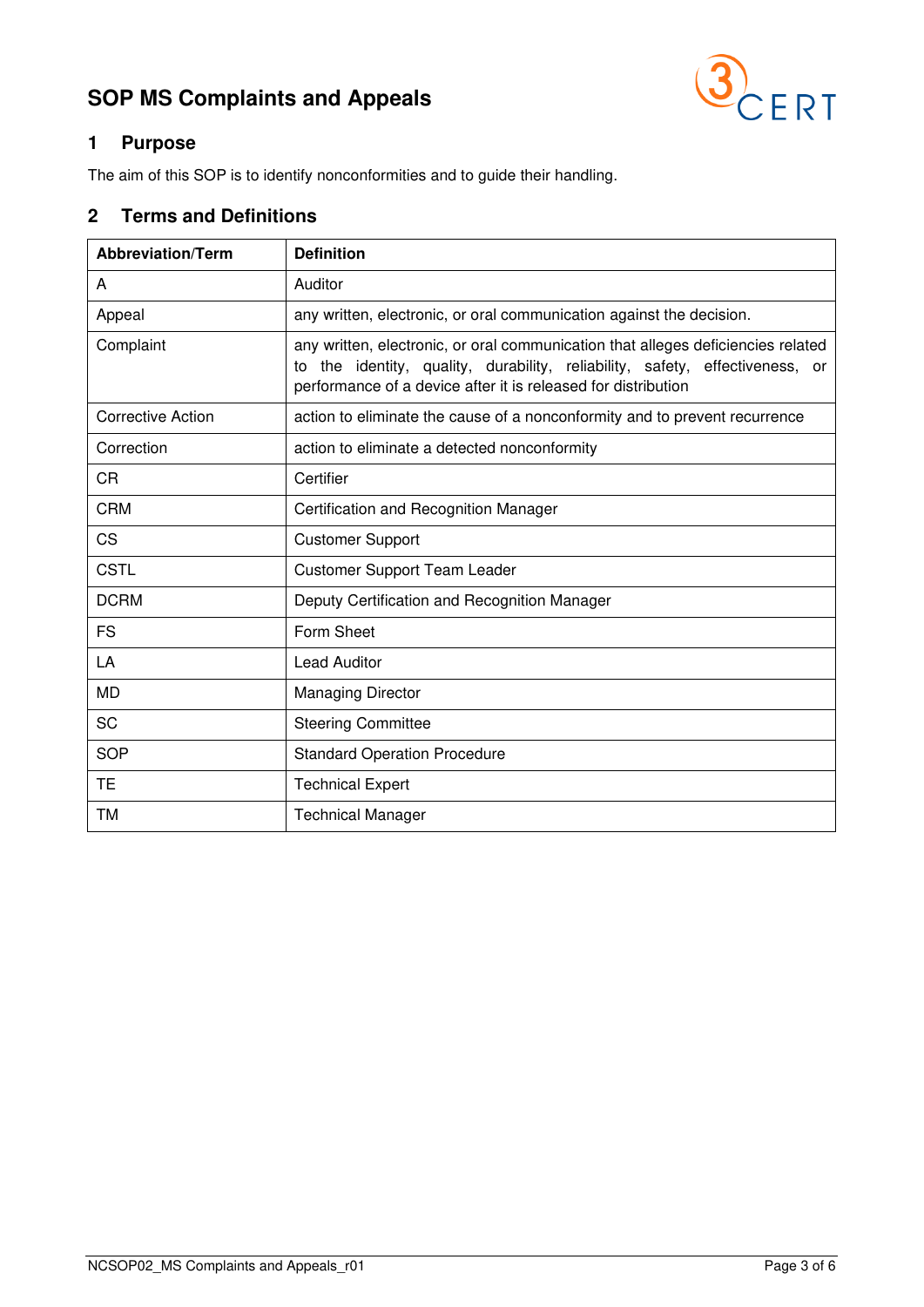

<span id="page-3-0"></span>



## <span id="page-3-1"></span>**3.1 Process Description – complaints and appeals**

The following subchapters describe the individual steps of the process workflow.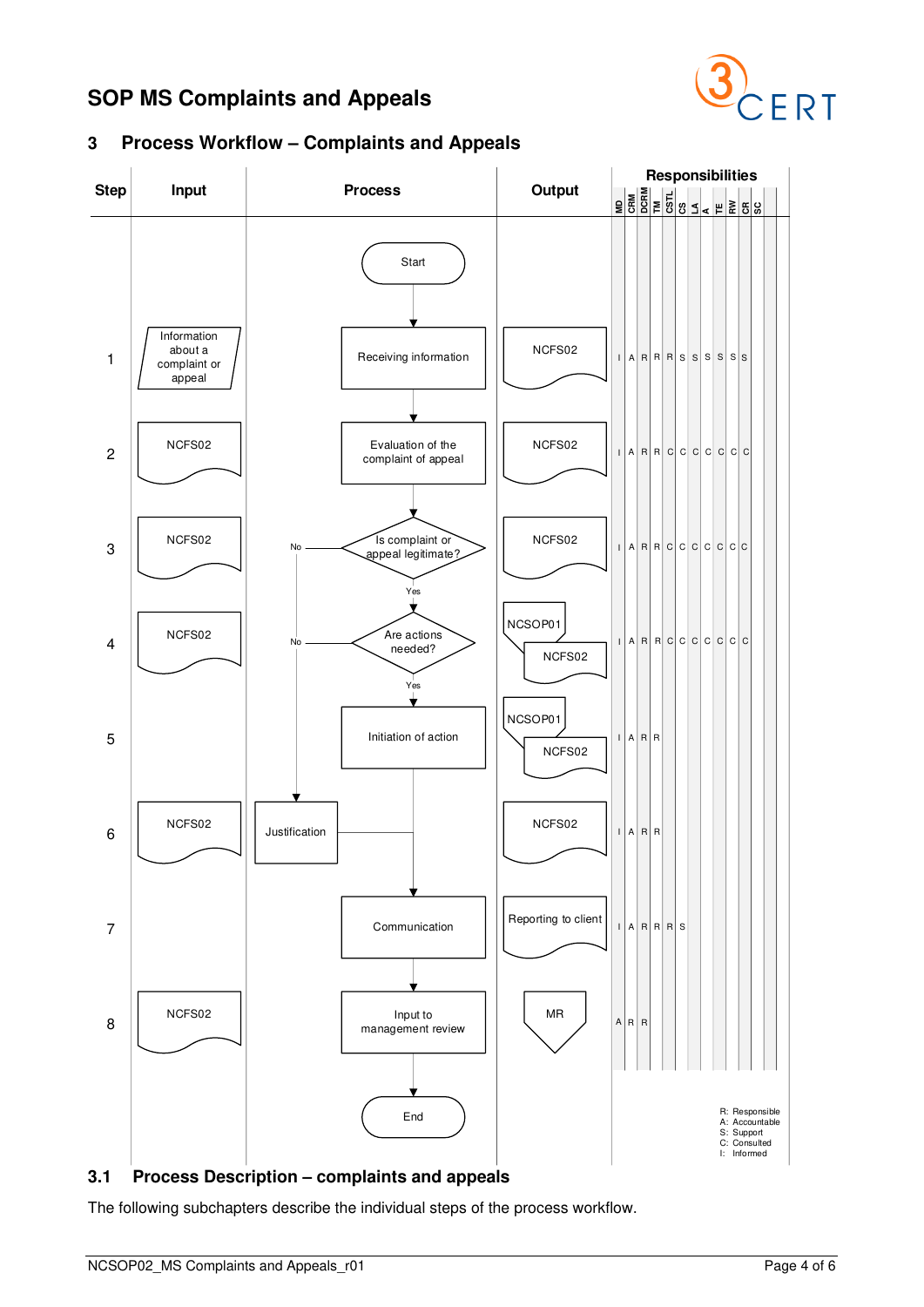

#### <span id="page-4-0"></span>**3.1.1 Receiving information**

If an employee becomes aware of a complaint or an appeal, the complaint or appeal is documented in NCFS02\_MS Complaints and Appeals Report.

If a complaint or appeal is received via e-mail, the e-mail must be enclosed on NCFS02\_MS Complaints and Appeals Report.

If the complaint or appeal is not clear, it will be reviewed within three business days by contacting the complainant or appellant.

#### <span id="page-4-1"></span>**3.1.2 Evaluation of the complaint or appeal**

Analysis of the information received is performed in seven working days after receiving or verifying the complaint or appeal to decide if the complaint or appeal is legitimate. The results are documented in NCFS02\_MS Complaints and Appeals Report.

#### <span id="page-4-2"></span>**3.1.3 Is complaint or appeal legitimate?**

- $YES \rightarrow go to step 4$
- $NO \rightarrow qo$  to step 8
- <span id="page-4-3"></span>**3.1.4 Are actions needed?**

If the complaint or appeal is justified, the reason and need for action are determined.

 $YES \rightarrow qo$  to step 5

 $NO \rightarrow go$  to step 6

#### <span id="page-4-4"></span>**3.1.5 Initiation of actions**

If actions are needed to solve the complaint or appeal, actions are planned and initiated in accordance with NCSOP01\_MS Corrective and Preventive Actions. If immediate action has already been taken, the action is recorded in NCFS02\_MS Complaints and Appeals Report.

Appeals and complaints about a certified person are referred to the certified person in question after evaluation of complaint or appeal resulted that the complaint or appeal requires further process.

#### <span id="page-4-5"></span>**3.1.6 Justification**

If the complaint or appeal is not legitimate, justification is documented in NCFS02\_MS Complaints and Appeals Report.

#### <span id="page-4-6"></span>**3.1.7 Communication**

If the complaint or appeal is not taken further, a justification will be provided to the client in written form in three days after the evaluation of the complaint or appeal with NCFS02 MS Complaints and Appeals Report.

The client is informed about the complaint or appeal process and any actions planned or taken in written form in three days after the evaluation of the complaint or appeal with NCFS02 MS Complaints and Appeals Report. This communication includes the necessity to make the resolutions public and the extent of the publicity.

#### <span id="page-4-7"></span>**3.1.8 Management review input**

Data on complaints and appeals are included in the management review.

#### <span id="page-4-8"></span>**4 Additional Process Requirements**

#### <span id="page-4-9"></span>**4.1 Personnel Involved to the Evaluation of Complaints and Appeals**

Personnel evaluating complaints and appeals must be selected from employees who are not involved in the process related to the complaint and appeal and who do not have any relations defined in ICSOP01\_MS Impartiality.